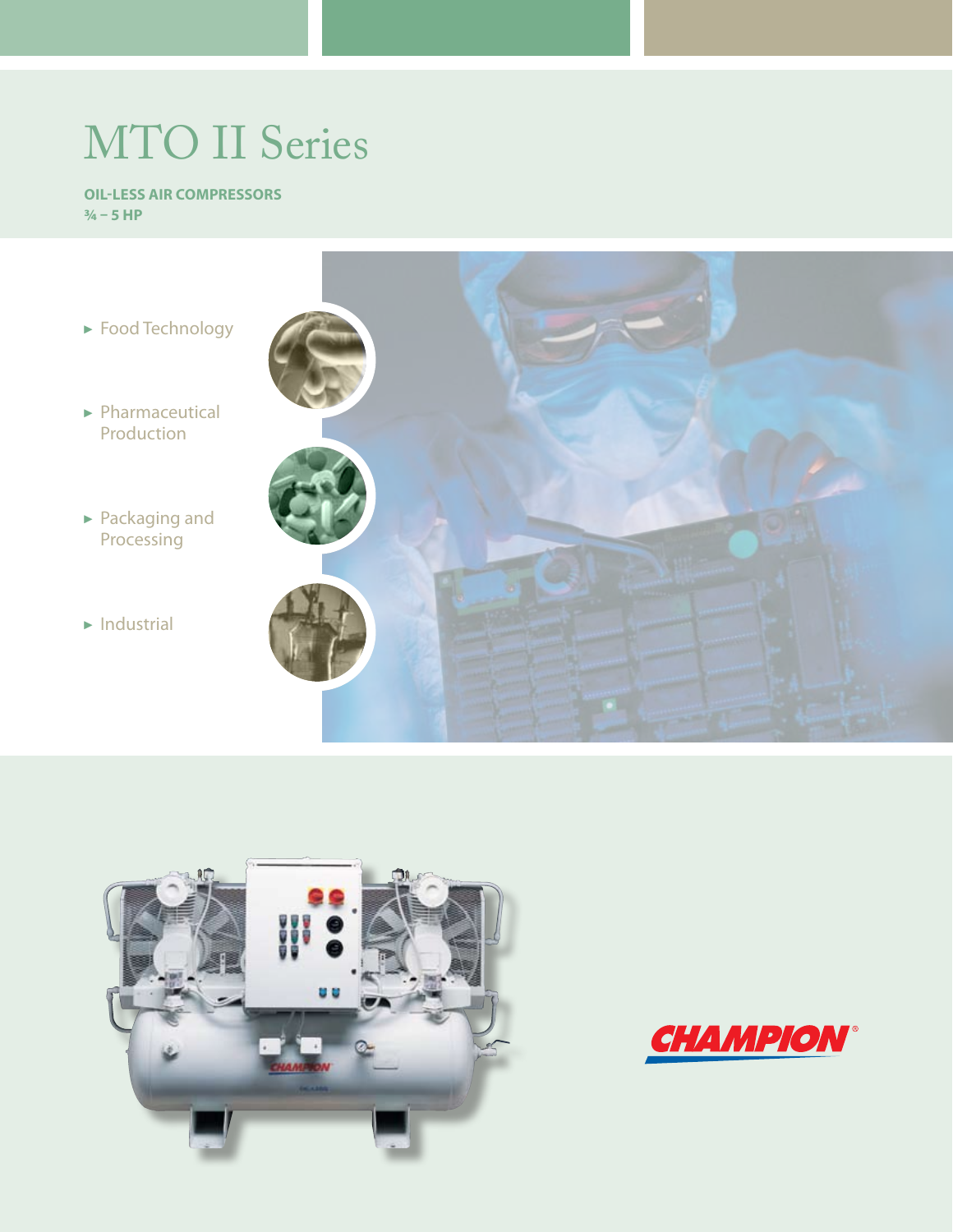## MTO II Series

Long lasting cast iron, hard chrome-plated cylinders. PTFE guide rings prevent the pistons from contact, raising efficiency. Sealed anti-friction bearings in the upper and lower connecting rod ends for increased life.

Strong ductile iron crankshafts are mounted with sealed antifriction bearings in a rugged cast iron crankcase.



Cast iron heads and springloaded valves with stainless steel cages, phosphoric bronze seats and Swedish steel discs keep your compressor running cool and offer a longer operating life.

Note: CCE10 pumps use steel reed valves.

Large aluminum cooling fan and low compressor speeds keep the MTO II crankcase, cylinders and heads running cool, reducing wear and increasing the life of the unit.





## Oil-less is better.

Whether it's healthcare, instrumentation, or laboratory applications, the need for pure, environmentally clean compressed air is rapidly expanding.

### The only compressor you'll need.

Champion's MTO II is changing the way the world uses oil-free compressed air. By developing a compressor that can run 24 hours a day, Champion has eliminated the need for oversizing and back-up units that add unnecessary expense.

## Expect the most from the oil-less leader.

The craftsmanship of the MTO II is nothing short of the best in the industry. Using the finest materials, and design techniques, Champion now offers a smaller version of the 24-hour a day oil-less compressor that will deliver the clean air you need.

#### **Typical Performance for a MTO II**

| Pump  | <b>Motor</b><br><b>HP</b> | <b>Air Delivery</b><br>CFM @ 100<br><b>PSIG</b> | <b>Compressor</b><br>Speed - RPM |
|-------|---------------------------|-------------------------------------------------|----------------------------------|
| CCE10 | 3/4                       | 1.7                                             | 430                              |
| CCE10 | 1                         | 2.7                                             | 575                              |
| CCF20 | 11/2                      | 4.5                                             | 570                              |
| CCF20 | 2                         | 6.3                                             | 680                              |
| CCE30 | 3                         | 9.4                                             | 650                              |
| CVE50 | 5                         | 15.6                                            | 650                              |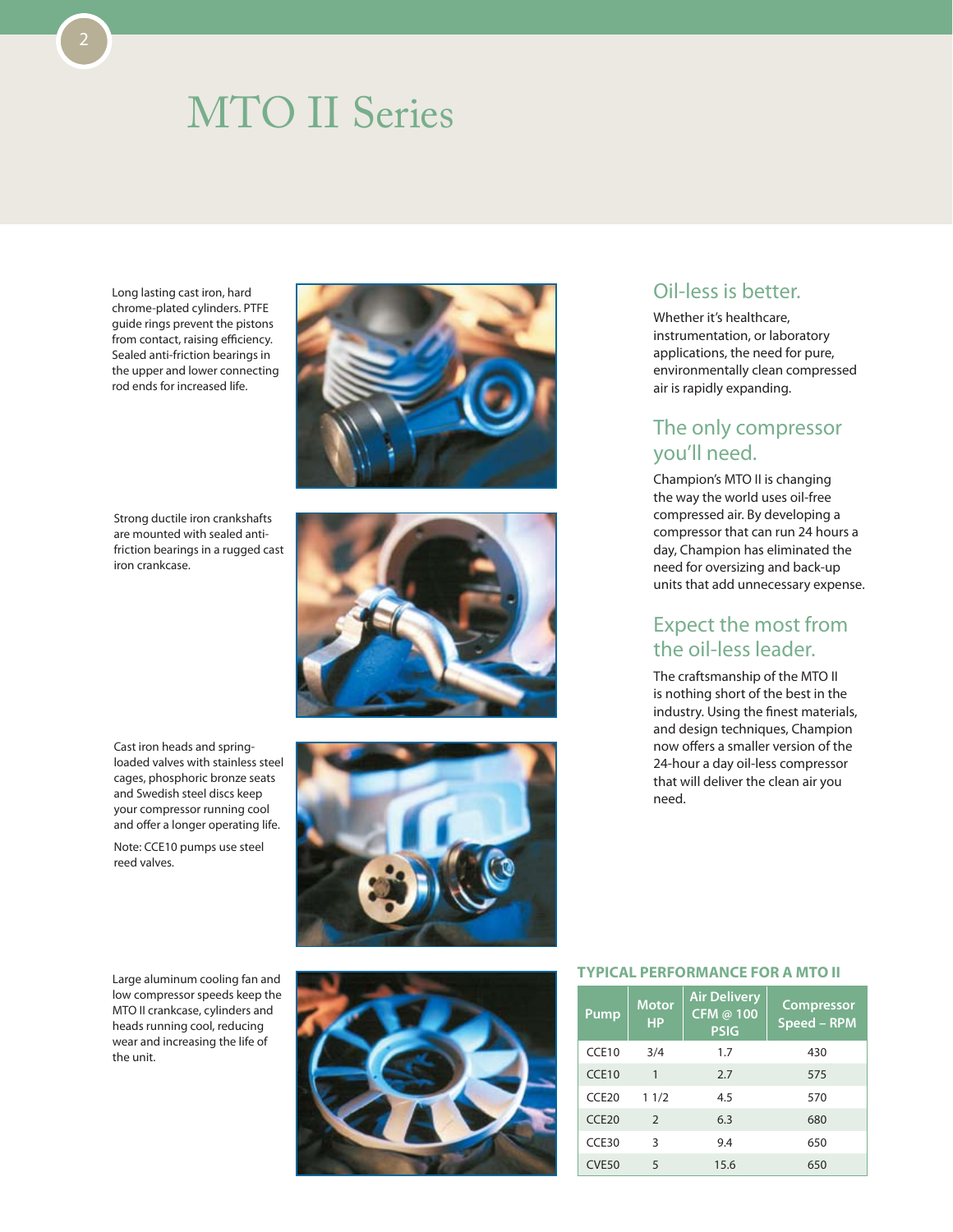## When Compressed Air Quality Counts

All MTO II compressors are engineered as 100% duty cycle, V-belt-driven packaged units with:

- Inlet Air Filter Silencers
- Automatic Start-Stop Controls
- Enclosed Belt Guards

• Electric Motor

- Check Valves
- Discharge Line Unloader Solenoid Valves
- Interconnecting Wiring and Piping
- Pressure Relief Valves
- Structural Steel Frames

Tank-mounted models include horizontal air receivers that are ASME coded. NFPA Level 1 and 3 compliant systems as well as grade "D" breathing air packages are available.

#### **MAINTENANCE.**

Keeping the MTO II up and running is as simple as checking the machine periodically. And, with no oil or fluids to change, there's little need for costly maintenance.

#### **DURABILITY.**

With the highest reliability in the business, you can be assured that your MTO II will always be up and running, 24 hours a day.

#### **SERVICE.**

Should you need help with your MTO II or have any questions about operation or maintenance, your Champion Service Representative stands ready to serve you.

#### **WARRANTY.**

All MTO II units are guaranteed with a one-year warranty on the compressor pump and all other parts and components.

#### **PARTS.**

The 24-hour Champion worldwide parts distribution network can deliver parts and accessories quickly, wherever and whenever they are needed.

#### **EXPANDABILITY.**

Whether you just need a compressor or a complete compressed air system, Champion has the products, service and expertise to get your system designed, fabricated and shipped directly to you.



Tank-Mounted Duplex Package with Mounted Control Panel Model Matrix CHDMOA